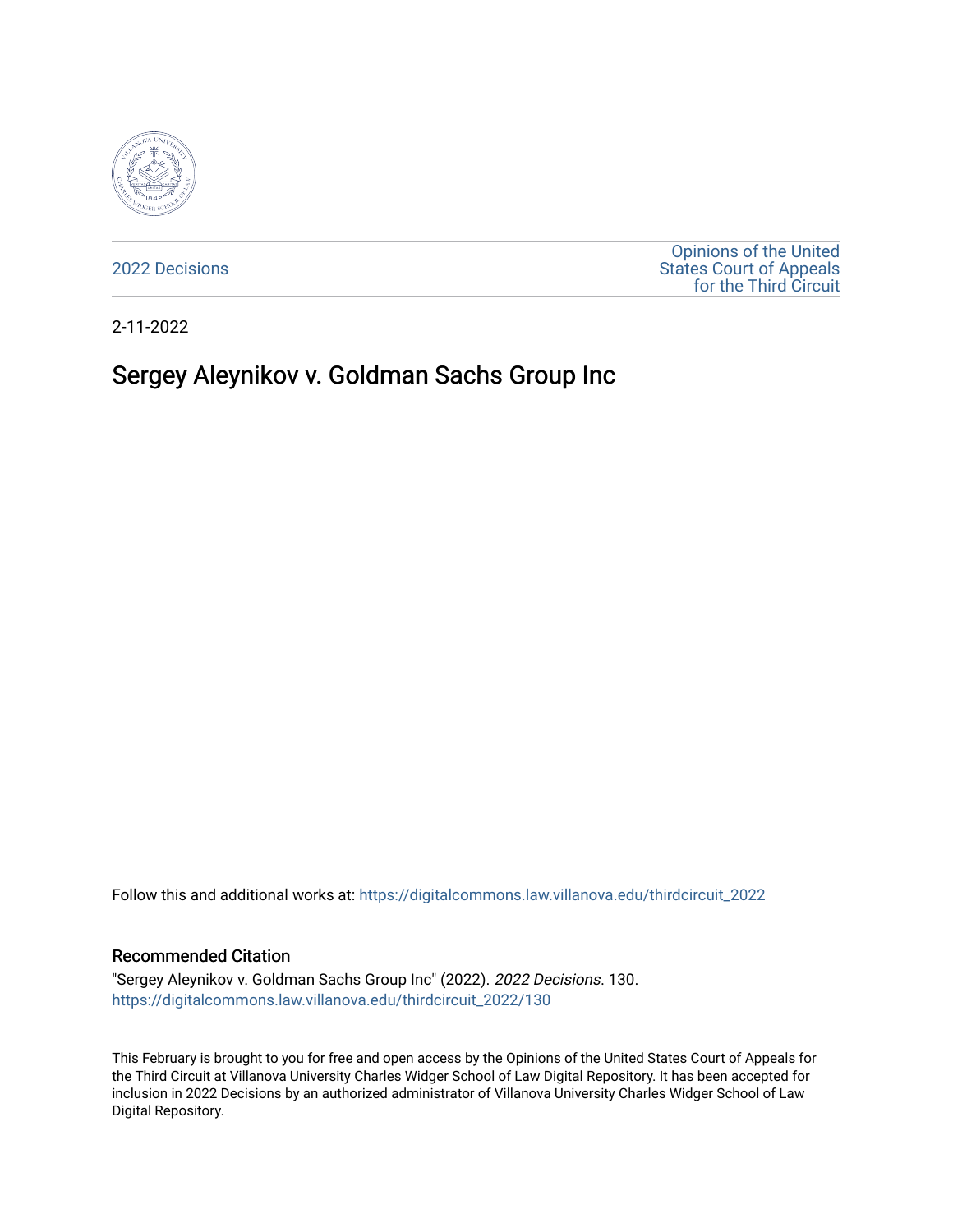#### **NOT PRECEDENTIAL**

### UNITED STATES COURT OF APPEALS FOR THE THIRD CIRCUIT

\_\_\_\_\_\_\_\_\_\_\_\_

No. 21-1782 \_\_\_\_\_\_\_\_\_\_\_\_

### SERGEY ALEYNIKOV, Appellant

v.

## GOLDMAN SACHS GROUP, INC. \_\_\_\_\_\_\_\_\_\_\_\_

On Appeal from the United States District Court for the District of New Jersey (D.C. No. 2-12-cv-05994) District Judge: Honorable Kevin McNulty

Submitted Pursuant to Third Circuit L.A.R. 34.1(a) December 10, 2021

\_\_\_\_\_\_\_\_\_\_\_\_

Before: SHWARTZ, PORTER and FISHER, *Circuit Judges*.

(Filed: February 11, 2022) \_\_\_\_\_\_\_\_\_\_\_\_

# OPINION\* \_\_\_\_\_\_\_\_\_\_\_\_

FISHER, *Circuit Judge*.

Sergey Aleynikov was prosecuted for stealing computer code while he was

<sup>\*</sup> This disposition is not an opinion of the full Court and pursuant to I.O.P. 5.7 does not constitute binding precedent.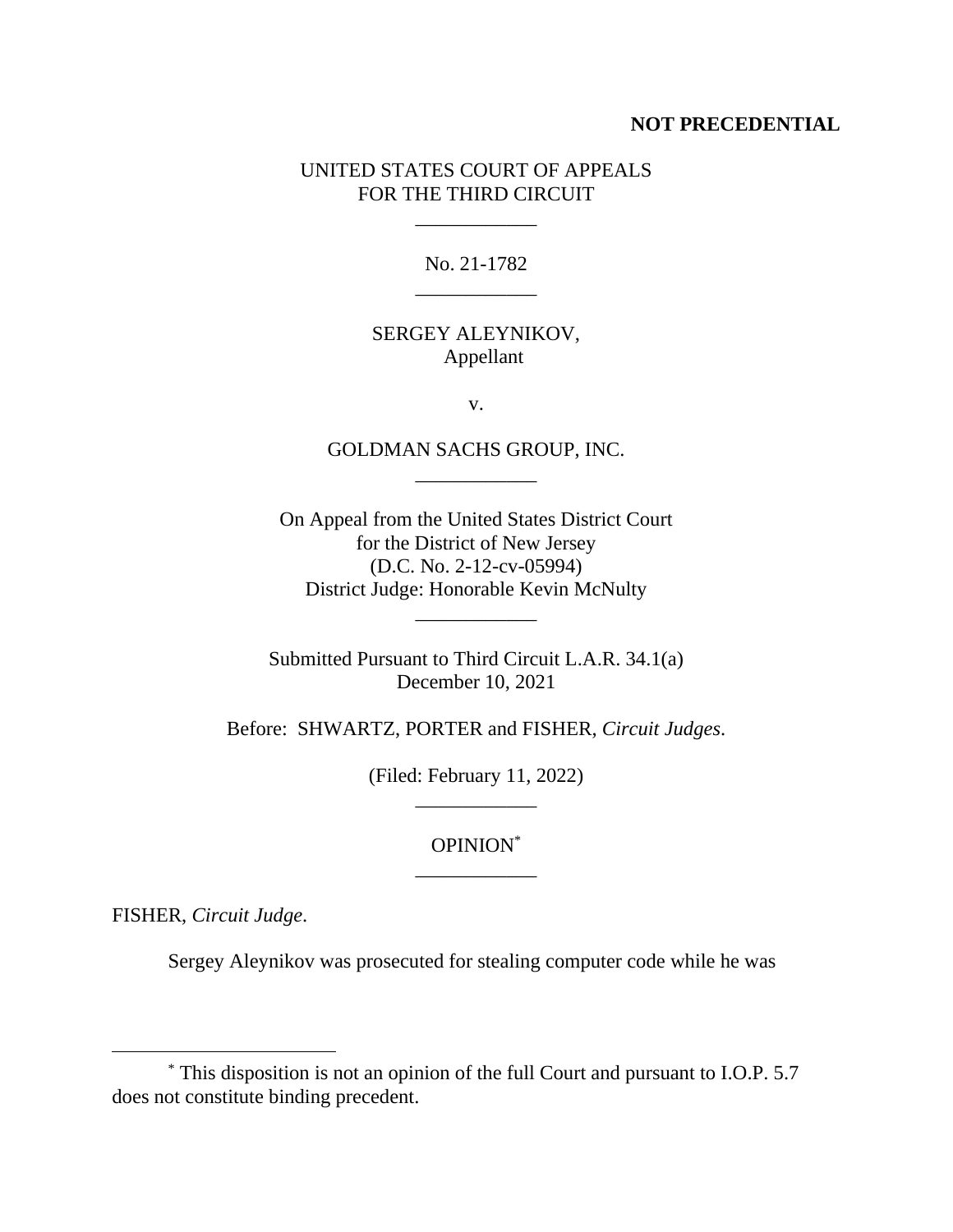employed as a vice president and computer programmer at a subsidiary of the Goldman Sachs Group. Aleynikov sued Goldman, seeking advancement and indemnification for his legal fees. Aleynikov argued that Goldman's bylaws provided for advancement and indemnification of its officers, and that because the term "officer" was ambiguous, it should be construed against Goldman as the drafting party according to the principle of *contra proferentem*. A panel of this Court ruled on this issue in an earlier appeal, holding that, under Delaware law, *contra proferentem* did not apply. <sup>1</sup> After we remanded, the District Court granted Goldman's motion for judgment on the pleadings. On this second appeal, Aleynikov relies on a Delaware Chancery Court opinion to argue that we should reconsider our earlier *contra proferentem* holding. Our holding, however, is the law of the case. And because the circumstances for departing from the law of the case are not present, we will affirm.

The law of the case doctrine provides that "one panel of an appellate court generally will not reconsider questions that another panel has decided on a prior appeal in the same case."<sup>2</sup> The doctrine "does not apply to dicta"; rather, it precludes review of legal issues actually decided in a prior appeal.<sup>3</sup> The Supreme Court has counseled that an appellate court "has the power to revisit [its own] prior decisions [in the same case] . . . in any circumstance"—however, a court should not do so absent "extraordinary

<sup>1</sup> *Aleynikov v. Goldman Sachs Grp., Inc.*, 765 F.3d 350, 366–67 (3d Cir. 2014).

<sup>2</sup> *In re City of Phila. Litig.*, 158 F.3d 711, 717 (3d Cir. 1998).

<sup>3</sup> *Id.* at 718.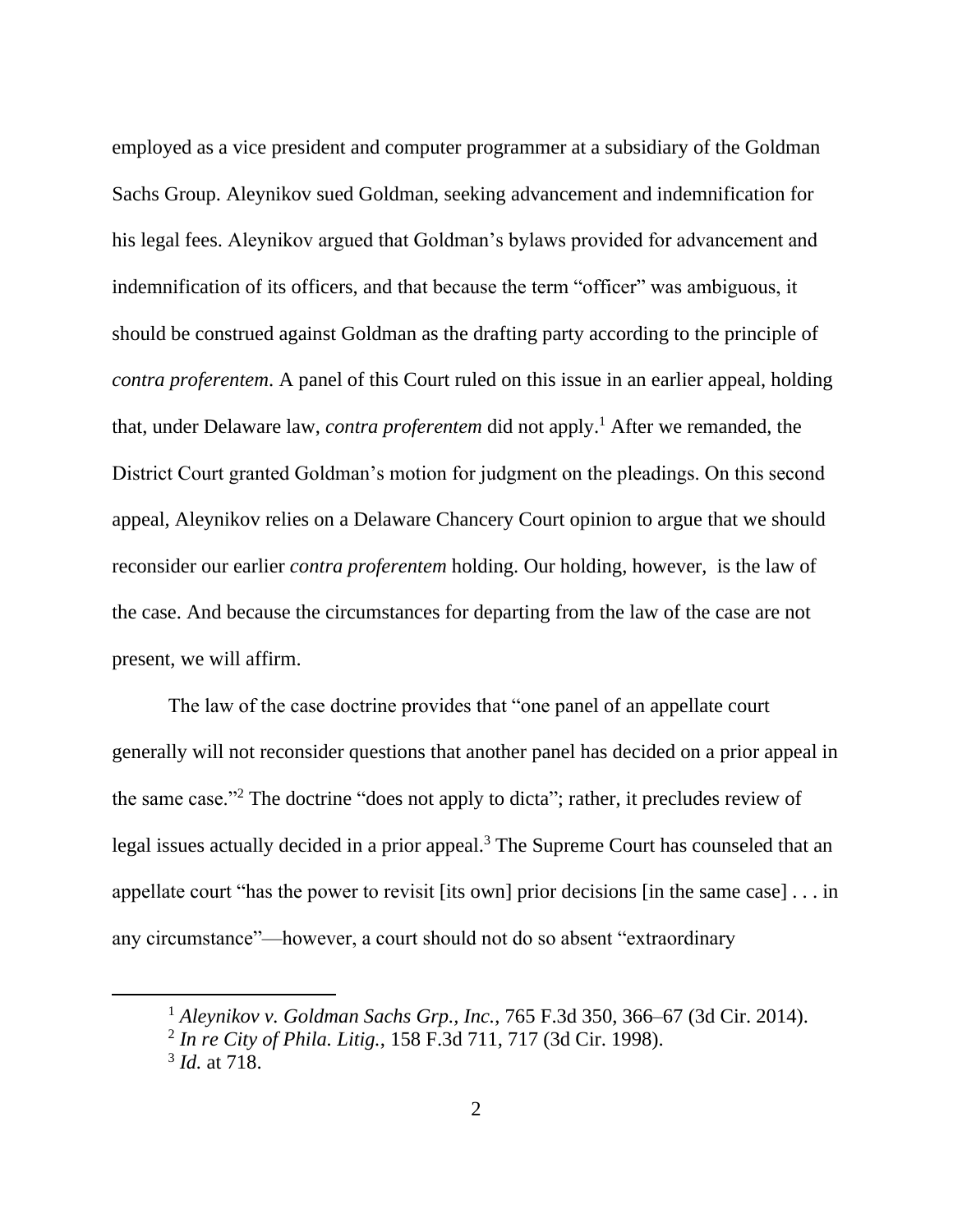circumstances."<sup>4</sup> We have recognized three circumstances where the law of the case doctrine does not preclude reconsideration of an earlier panel's decision: "(1) new evidence is available; (2) a supervening new law has been announced; or (3) the earlier decision was clearly erroneous and would create manifest injustice." <sup>5</sup> Thus, our first inquiry here is whether our earlier determination on *contra proferentem* was dicta. Our second inquiry is whether this case presents any circumstances allowing us to depart from the law of the case doctrine.

At the outset, there is no question that our earlier determination on the application of *contra proferentem* was a holding rather than dicta. Indeed, whether *contra proferentem* may be used as an interpretive aid in construing Goldman's bylaws was one of the central questions before us on that appeal. And the majority opinion in no uncertain terms held that *contra proferentem* was not applicable in interpreting whether an individual was a party to a contract under Delaware law.<sup>6</sup>

Next, we must determine whether this case presents any extraordinary circumstances freeing us from the law of the case doctrine. Two of the recognized circumstances may be pertinent: first, whether the Delaware Chancery Court opinion

<sup>4</sup> *Christianson v. Colt Indus. Operating Corp.*, 486 U.S. 800, 817 (1988).

<sup>5</sup> *Pub. Int. Rsch. Grp. of N.J., Inc. v. Magnesium Elektron, Inc.*, 123 F.3d 111, 117 (3d Cir. 1997).

<sup>6</sup> *Aleynikov*, 765 F.3d at 367 ("[*C*]*ontra proferentem* has no application in resolving whether a person has rights under the contract at all—here, whether Aleynikov is an officer of [Goldman].")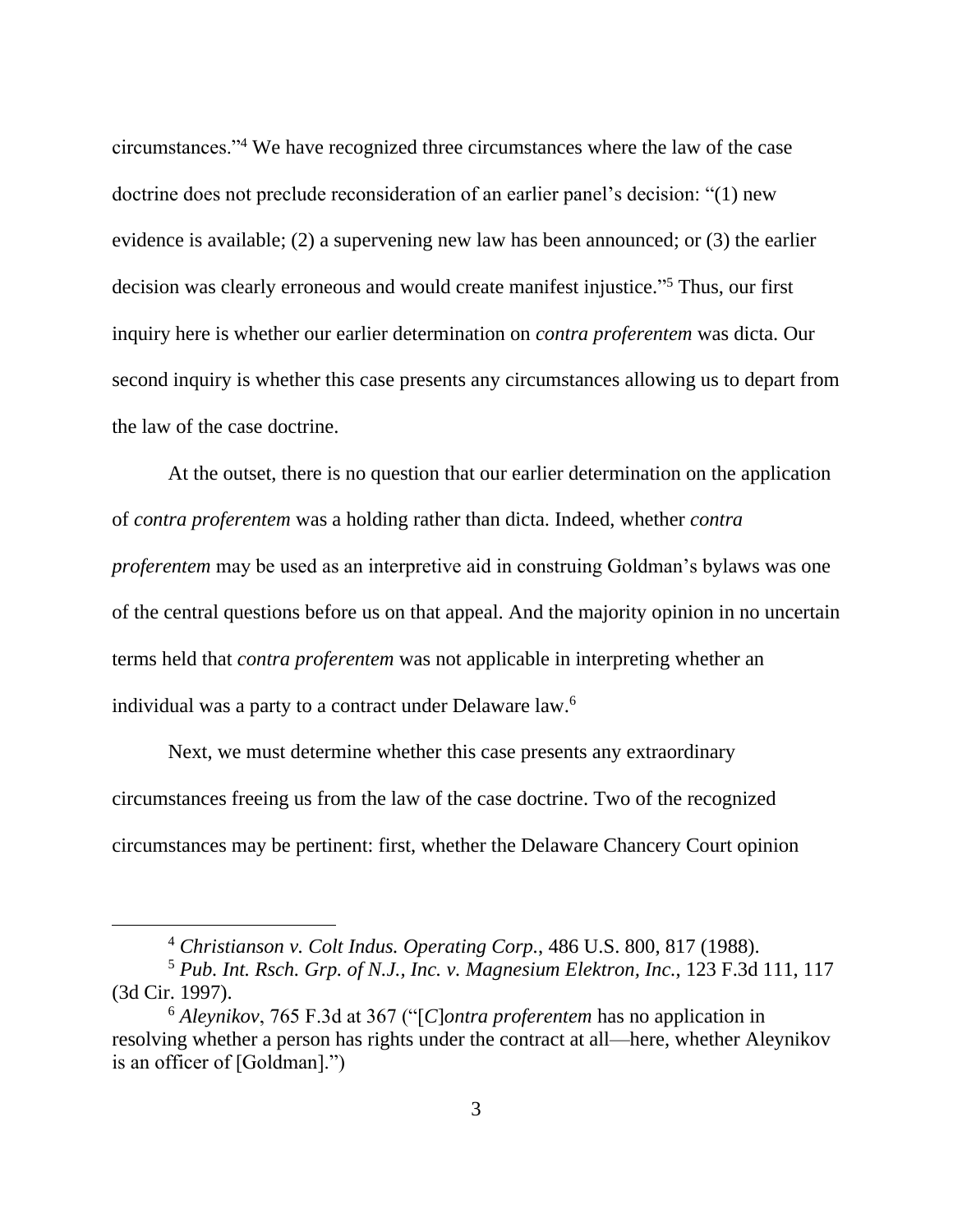constitutes a supervening change in law as to the applicability of *contra proferentem*; and second, whether our earlier decision is clearly erroneous and creates a manifest injustice.<sup>7</sup> We conclude that neither circumstance is present here.

First, the Delaware Chancery Court opinion does not constitute a supervening change in law because its discussion of *contra proferentem* was non-binding dicta. Dicta are statements in a judicial opinion that "could have been deleted without seriously impairing the analytical foundations of the holding." <sup>8</sup> The Chancery Court's statements on *contra proferentem* played no role in the "analytical foundations of its holding*.*" <sup>9</sup> The discussion could be excised entirely and the order's legal underpinnings would not be diminished. The Vice Chancellor said so when he wrote that his musings on *contra proferentem* were "of no moment" because he was bound by our earlier decision on the issue.<sup>10</sup> The Delaware Supreme Court affirmed this reasoning, holding that the Vice Chancellor's "expressi[ons] [of] concern" over our earlier decision did not detract from his proper adherence to that decision under issue preclusion. $<sup>11</sup>$ </sup>

Aleynikov argues that the Vice Chancellor's thoughts on the applicability of *contra proferentem* were "considered dicta" and thus should be accorded the weight of a

<sup>7</sup> *See Pub. Int. Rsch. Grp.*, 123 F.3d at 117.

<sup>8</sup> *Coleman v. Greene*, 845 F.3d 73, 76 (3d Cir. 2017).

<sup>9</sup> *Id.*

<sup>10</sup> *Aleynikov v. The Goldman Sachs Grp., Inc.*, No. 10636-VCL, 2016 WL 3763246, at \*7 (Del. Ch. July 13, 2016), *aff'd*, 155 A.3d 370 (Del. 2017) (unpublished table decision).

<sup>11</sup> *Aleynikov*, 155 A.3d at 370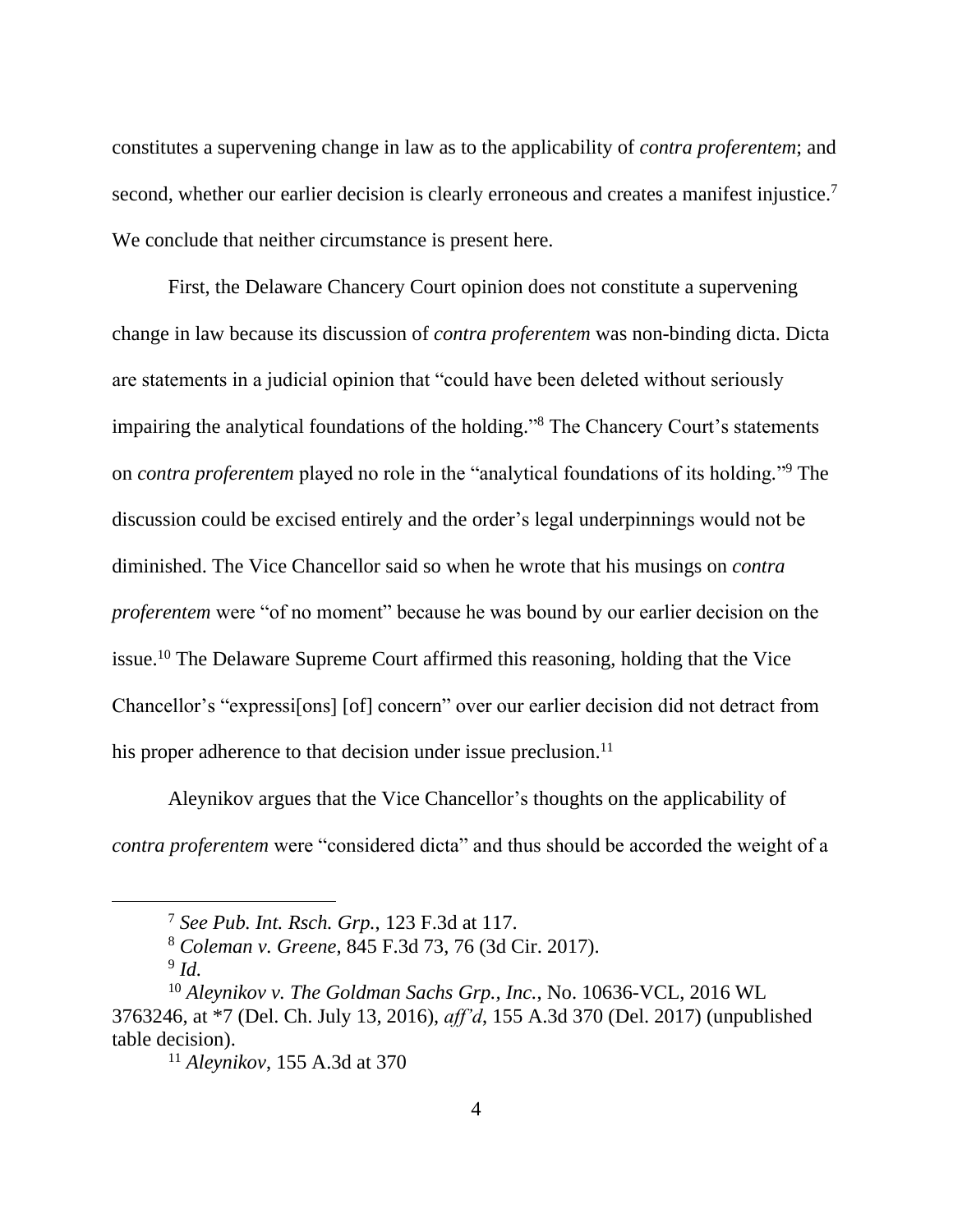change in law.<sup>12</sup> Aleynikov misses the mark by pointing, at this stage of the case, to the Vice Chancellor's considered dicta to show why we should depart from our earlier holding. While it would have been appropriate for us to evaluate considered dicta on *contra proferentem* for persuasiveness when we made our initial *Erie* prediction, that no longer holds true. At this stage, with a holding on this issue from the earlier panel, considered dicta doesn't move the needle. Aleynikov would need more—for example, a holding from the Delaware Supreme Court or Chancery Court, or a newly-passed statute—to show a change in law.

On this appeal, we are tasked with deciding whether there are any circumstances for overruling our earlier panel's decision. To do so, there must be a supervening change in law—and that has not occurred. The Delaware Supreme Court made this plain when it upheld the Chancery Court, noting that it "express[ed] no view at all on whether the Third Circuit ruling was correct . . . or on the Vice Chancellor's consideration of [the *contra proferentem*] question."<sup>13</sup> No matter how careful, considered, or thorough the Vice Chancellor's *contra proferentem* analysis may have been, it was not the basis for the holding and did not change the law. The District Court was thus correct in holding that the Vice Chancellor's "comments as to Delaware law 'must be regarded as dict[a]

<sup>12</sup> Appellant's Br. 25 (emphasis omitted) (citing *Baptiste v. Bethlehem Landfill Co*., 965 F.3d 214, 225 (3d Cir. 2020)). <sup>13</sup> *Aleynikov*, 155 A.3d at 370.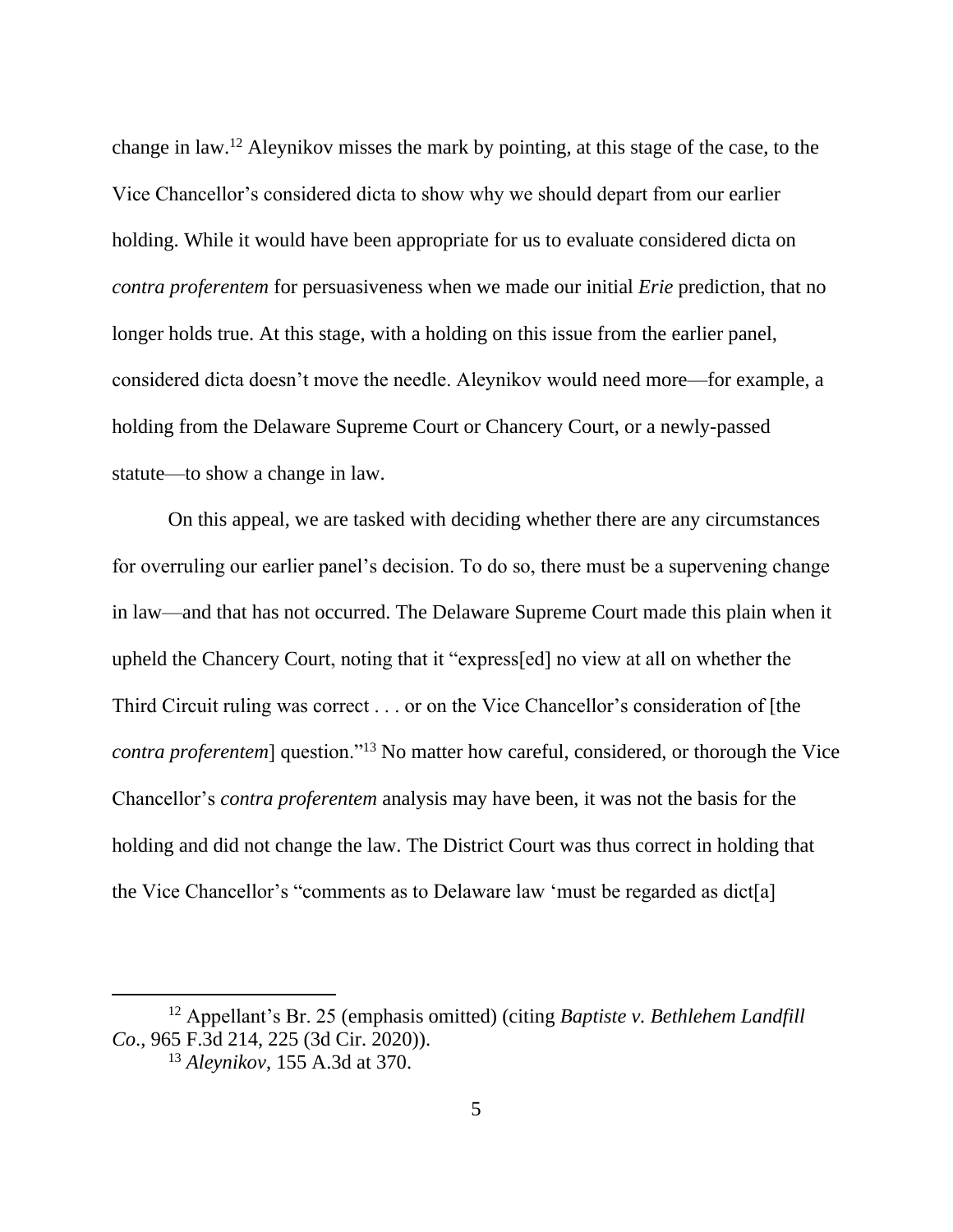without any precedential value."<sup>14</sup>

As for the second circumstance, our earlier holding that *contra proferentem* is inapplicable is not clearly erroneous and does not create a manifest injustice. We have held that, in determining whether to depart from the law of the case doctrine under this exception, we owe our earlier panel "a certain degree of deference" since it "has already ruled on [the issue at hand]."<sup>15</sup> Therefore, we are not to consider the *contra proferentem*  question as a matter of first impression. Instead, "[o]ur current task is to evaluate [our] prior determination solely for clear error."<sup>16</sup>

We cannot say our earlier panel committed clear error. To start, the panel's decision was made in the absence of controlling authority on point.<sup>17</sup> Based on the panel's reading of Delaware law, "*contra proferentem* 'protects the reasonable expectations of people who join a partnership or other entity after it was formed and must rely on the face of the operating agreement to understand *their rights and obligations* when making the decision to join."<sup>18</sup> Moreover, Aleynikov readily admitted that the idea of Goldman paying his legal fees "never crossed [his] mind" when he began working at

<sup>14</sup> *Aleynikov v. Goldman Sachs Grp., Inc.*, No. 2:12:-CV-5994, 2018 WL 1919834, at \*9 (D.N.J. Apr. 23, 2018) (quoting *Gatz Props., LLC v. Auriga Cap. Corp.*, 59 A.3d 1206, 1218 (Del. 2012)).

<sup>15</sup> *Phila. Litig.*, 158 F.3d at 720.

<sup>16</sup> *Id.*

<sup>17</sup> *Aleynikov*, 765 F.3d at 366.

<sup>18</sup> *Id.* (quoting *Stockman v. Heartland Indus. Partners, L.P.*, Nos. 4227-VSC, 4427-VCS, 2009 WL 2096213, at \*5 (Del. Ch. July 14, 2009)).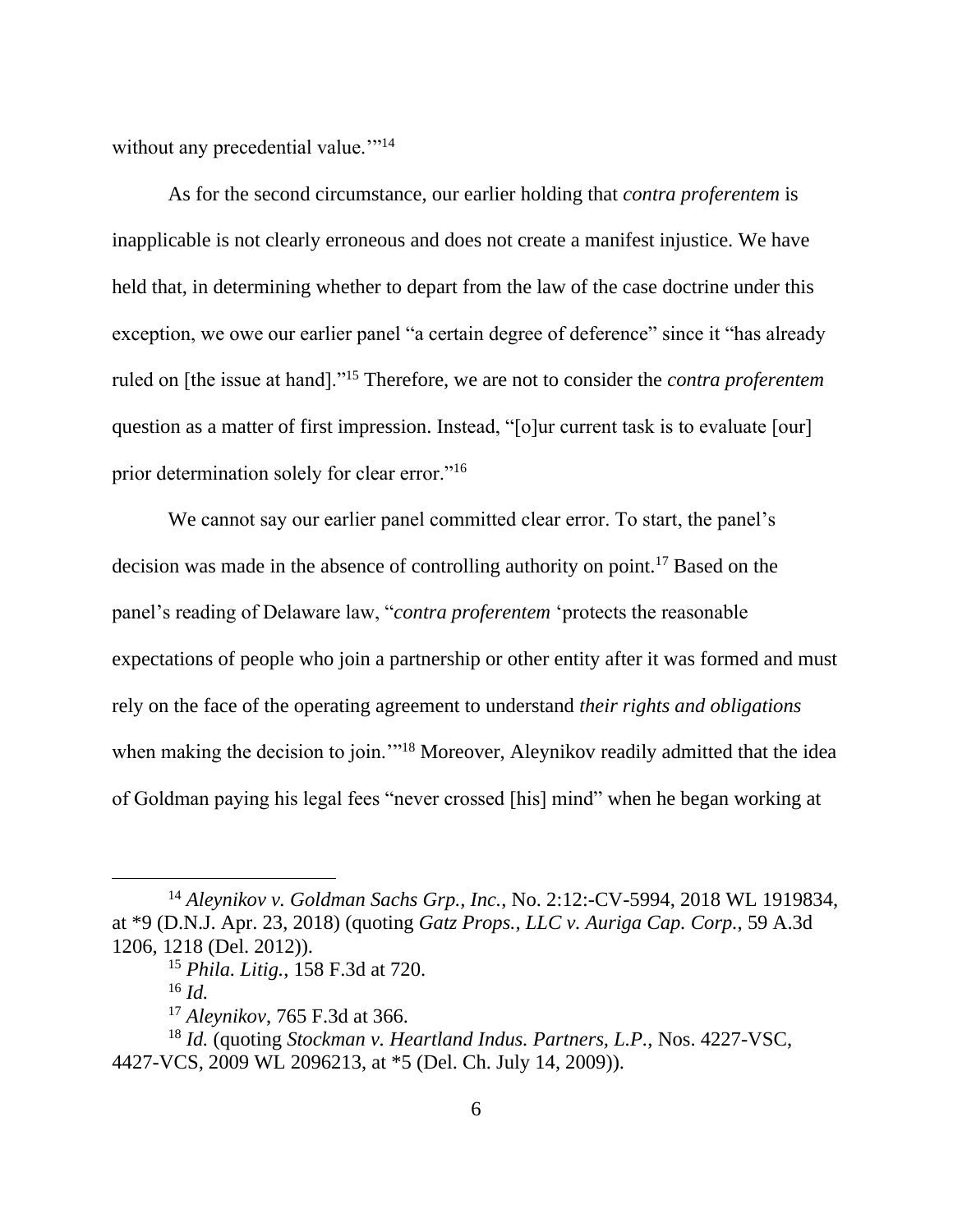Goldman.<sup>19</sup> From this, we held that *contra proferentem* is inapplicable to determine whether Aleynikov had *any* rights under Goldman's bylaws since it is an interpretive aid to determine the *scope* of contractual rights.<sup>20</sup> This holding may not be unassailable, but it is not clearly erroneous.

Because our earlier *contra proferentem* holding is not clearly erroneous, there is no need to determine whether that holding creates a manifest injustice. However, even if there had been clear error, there was no manifest injustice—that is, no "direct, obvious, and observable error."<sup>21</sup> As discussed above, Aleynikov had no expectation that Goldman would cover his legal fees.<sup>22</sup> And for good reason—as we noted in our earlier decision in this case, out of tens of thousands Goldman employees, "[a]pproximately one[]third . . . hold the title of vice president."<sup>23</sup> Aleynikov was earning \$400,000 a year at the time he resigned from Goldman, and it was his illegal conduct—for which he was convicted in the State of New York<sup>24</sup>—that precipitated this litigation. Under these facts, we cannot say our earlier decision creates a manifest injustice.<sup>25</sup>

<sup>19</sup> *Id.* at 367 n.11.

<sup>20</sup> *Id.* at 367.

<sup>21</sup> *Manifest Injustice*, Black's Law Dictionary (11th ed. 2019).

<sup>22</sup> *Aleynikov*, 765 F.3d at 367 n.11.

<sup>23</sup> *Id.* at 354.

<sup>24</sup> *People v. Aleynikov*, 104 N.E.3d 687, 701 (N.Y. 2018).

<sup>25</sup> *See, e.g.*, *Arizona v. California*, 460 U.S. 605, 626 n.19 (1983) (concluding that the inability of Native Tribes "to use all the rights allocated to them" under a 1964 decree apportioning water among lower basin States "is hardly the mark of manifest injustice" in the face of "serious water shortages faced by all people, including other Tribes").